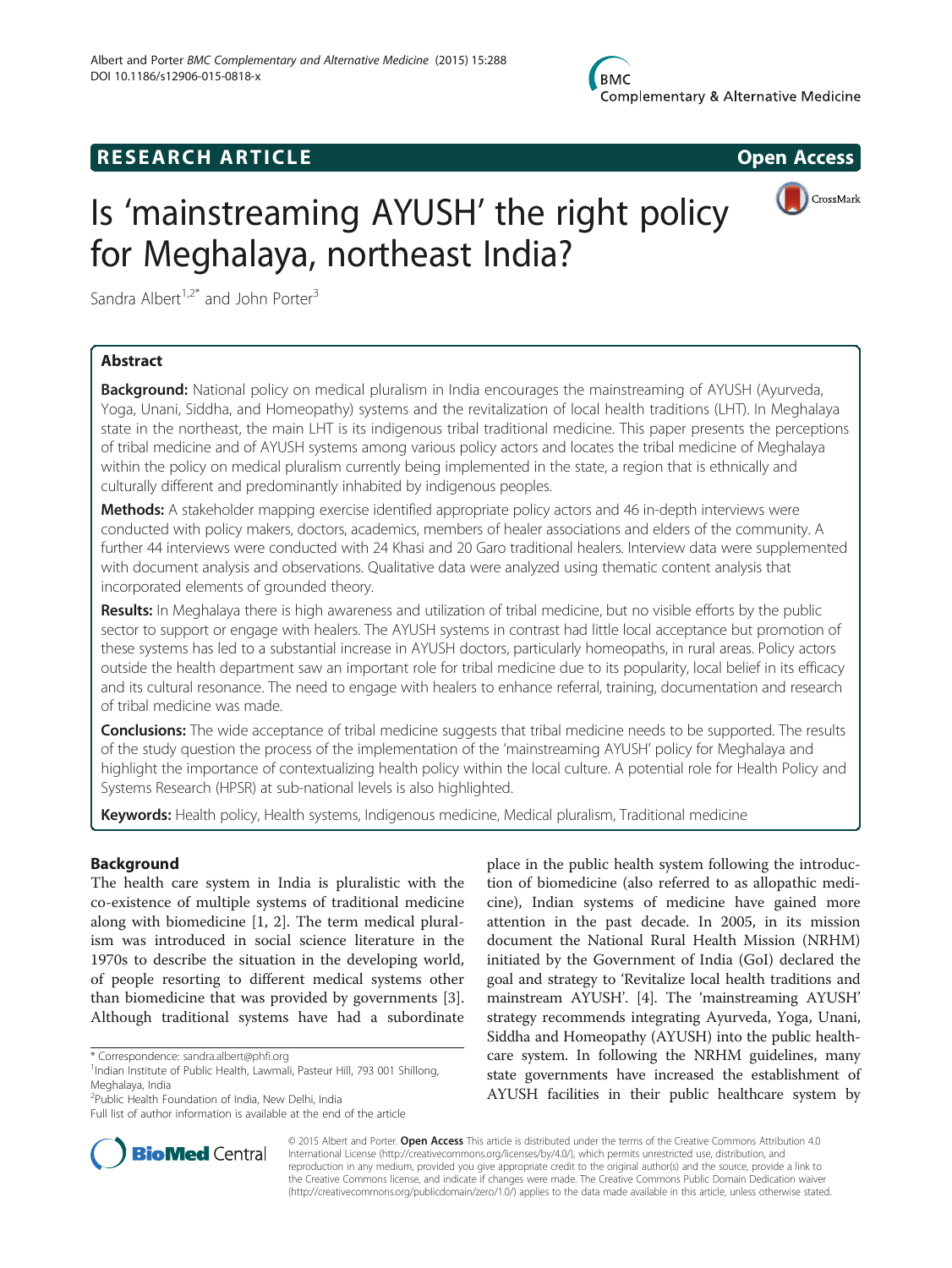National medical cultures are the product of a nation's dominant political philosophy and the ways in which people express and find solutions to their health needs [[6\]](#page-9-0). Indian historian Panikkar ([\[7](#page-9-0)], p.174-75) notes that in post- colonial India "the quest to revitalize indigenous medicine reflected a multipronged struggle for cultural hegemony, not only between the colonizer and the colonized, but also between different classes within the colonized society". He observed that a large number of healers who were not literate and did not possess textual knowledge were marginalized in the process. Thus a selective professionalization took place, possibly because the Ayurveda and Unani systems are codified systems and have written documents [\[8](#page-9-0)–[11](#page-10-0)].

While the AYUSH systems represent professionalized and codified medical systems, there also exists a widespread, largely non-codified and diverse tradition of folk systems which, in Indian policy papers are increasingly referred to as Local Health Traditions (LHT) [\[4, 10](#page-9-0)]. Clause 9 of the National Policy on Indian Systems of Medicine & Homoeopathy states 'indigenous traditional medical knowledge available with the individuals, communities, tribals have not been fully tapped, documented and validated' [\[12\]](#page-10-0). This clause refers to the non-codified systems of India, and states the importance of supporting these systems as well as the codified systems included under AYUSH.

LHT is a broad term that refers to home remedies and folk healers and includes the medicine systems of different tribal (indigenous) ethnic groups [\[10](#page-9-0)]. In this paper the term indigenous/tribal traditional medicine (abbreviated as tribal medicine) is used to refer to the medicine practiced by the traditional healers of the Khasi and Garo tribes of Meghalaya who use medicinal plants [\[13](#page-10-0)].

The northeast region of India has eight states that are ethnically and culturally different from the rest of India. They are largely populated by over 160 scheduled tribes or indigenous peoples ([[14\]](#page-10-0), p.4). The Indian government uses the term 'tribals' or the constitutionally recognized category of 'Scheduled Tribes' to refer to these communities [[15\]](#page-10-0).

Meghalaya state has a population of about 3 million, 86 % of whom are identified as Scheduled Tribes [[16, 17](#page-10-0)]. It has a largely hilly terrain, is a biodiversity 'hotspot' and is home to matrilineal tribes: Khasi (and Jaintia sub-tribe) and Garo, with Khasis being the larger [[18, 19\]](#page-10-0). Meghalaya has systems of tribal traditional medicine in an oral form that is largely un-documented. Most of the studies on tribal medicine conducted in the state are ethno-botanical in nature [\[20](#page-10-0)–[23](#page-10-0)]. Despite the practice of indigenous traditional medicine being enshrined in article 24 of the United Nations declaration on the rights of indigenous peoples [\[24](#page-10-0)], and although informally widely acknowledged as relevant to healthcare, tribal medicine is largely ignored by the public health sector. Nevertheless, the tribal traditional healers (Khasi and Garo) are perhaps the largest group of healthcare providers in the informal sector in Meghalaya.

A health system grapples with the challenge of making services relevant to the diverse populace it serves, and medical pluralism is a policy to help address this issue. Research in health policy and health systems has evolved and become inter-disciplinary with the realisation that a linear, positivist focus on treatment and prevention of disease alone is inadequate to meet public health goals [\[25](#page-10-0)]. A health system is complex and needs to be adequately understood before applying measures to strengthen it. This paper presents the perceptions of tribal medicine and of AYUSH systems from various policy actors [[26](#page-10-0)] in Meghalaya and locates the tribal medicine of the State within the policy of medical pluralism currently being implemented.

## **Methods**

The NRHM mission documents, the health statistics handbook [\[27](#page-10-0)], and information from the websites of the health department were drawn upon for background information on the current policies on medical pluralism being implemented in the State. Official documents, with additional information from interviews were reviewed and collated to understand the implementation of the AYUSH policy in Meghalaya and to locate the role of tribal medicine within the health policy of the state.

A stakeholder mapping exercise was conducted to find an appropriate sample of policy actors [\[28](#page-10-0)]. The individuals and groups to be interviewed were mapped on a matrix by taking into consideration their perceived influence and power within the public health system and their interest or position on tribal medicine (Fig. [1\)](#page-2-0). The development of the matrix involved subjective judgments, made in consultation with knowledgeable members of the community. The stakeholder mapping was conducted primarily as a tool to assist in sampling rather than for analysis.

Forty six in-depth interviews (Female 13, Male 33) were conducted with policy actors: bureaucrats; public servants trained in the central or state administrative services (4), technocrats; doctors with administrative duties in the Directorate of Health Services (12), policy makers of a traditional governance institution (3), biomedical doctors in the public sector (5), AYUSH doctors in the public sector (5), biomedical doctors in the non-governmental sector (4), representatives of non-governmental organizations/healer associations (3), academics (8) and elders of the community (3). Technocrats were largely allopathic doctors (9) and also AYUSH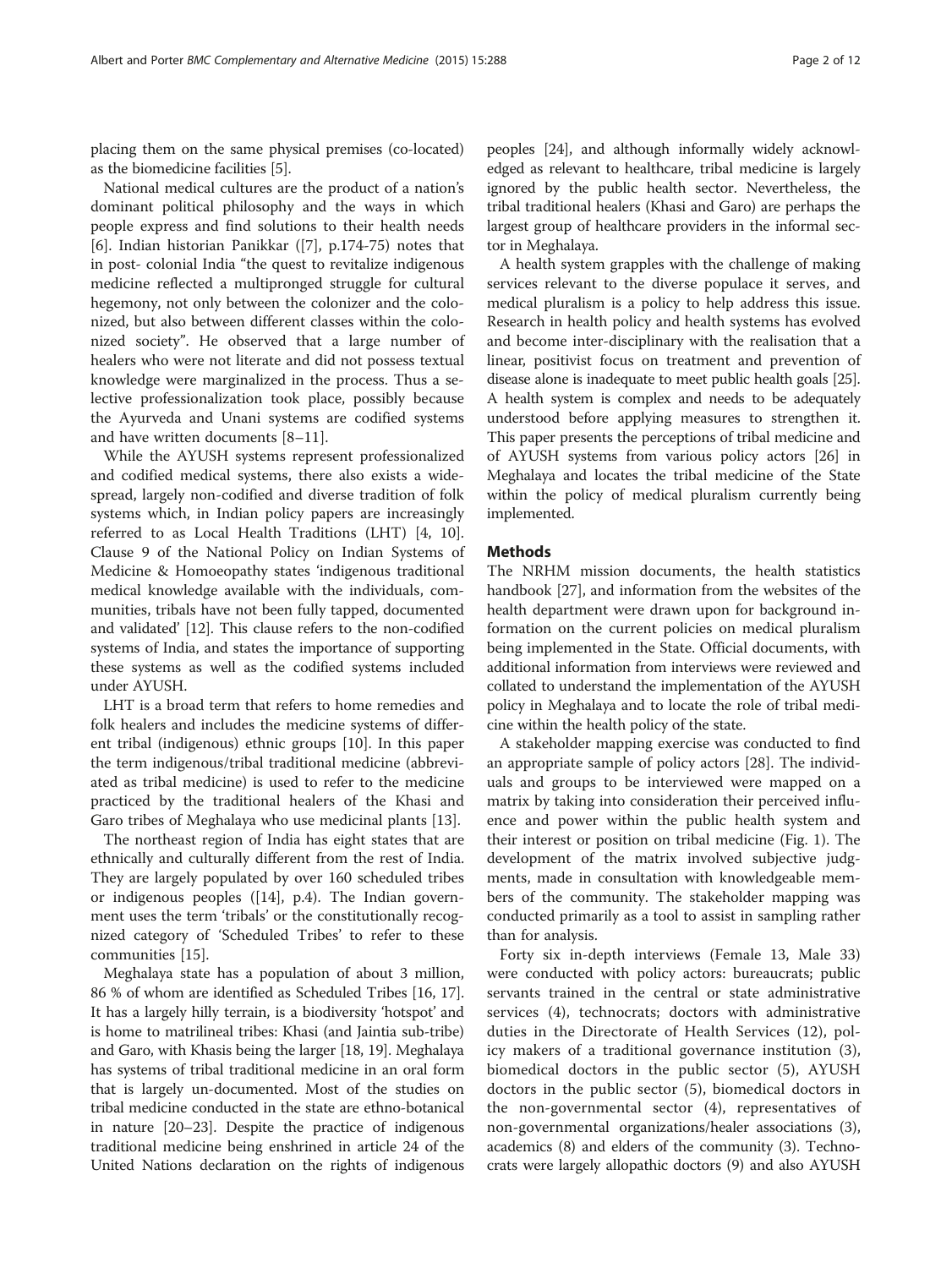<span id="page-2-0"></span>

doctors (3). The labeling of roles/identities is simplified to indicate one key role of the individual. However, most individuals had more than one role and would fall into multiple categories, for instance some of the academics were also respected elders of the community. All but three of the respondents belonged to one of the ethnic tribes; Khasi or Garo.

A further 44 in-depth interviews were held with 24 Khasi and 20 Garo tribal traditional healers. Audiorecordings were made after obtaining informed consent from the participants. The qualitative data were collected between April and December 2012. Further questions and clarifications were posed to participants through email, phone and or follow-up meetings in 2013–14. Interview topic guides with relevant probing questions were piloted and developed iteratively in the field. Experiences, perceptions and attitudes to the indigenous tribal traditional system and with traditional medicines of the AYUSH systems were elicited.

The qualitative data collected were analyzed using a thematic content analysis approach that incorporated elements of grounded theory [\[29\]](#page-10-0). Transcripts were compared with each other, data coded, categorized and the common themes that emerged were identified. Following the grounded theory approach, line by line coding of the first set of transcripts was initiated during field work [[30](#page-10-0)]. Initial analysis allowed new themes to be explored iteratively, for instance the rise in the number of AYUSH doctors in the system was not widely perceived but emerged during data analysis.

This study was approved by the institutional ethics committees of the Public Health Foundation of India and the London School of Hygiene & Tropical Medicine.

## Results

The results are presented as themes that emerged from the analysis of the qualitative data.

## The rise of AYUSH in the health system

Currently there are AYUSH facilities at the government referral hospital in the capital city, Shillong, and in public health care facilities in all the seven districts of the State. Doctors from the AYUSH systems, largely homeopathy, have been appointed to all three tiers of the health services provided by the public sector, especially Primary Health Centers (PHC). As per the government's health statistics handbook there are 73 AYUSH treatment centers across the state in the district hospitals, community health centers (CHC) and PHCs [\[27](#page-10-0)]. These figures have grown since, according to personnel in the department of health, and by 2013 there were 102 co-located facilities for AYUSH across the state, 87 funded through NRHM. Most of the AYUSH services offered are of homeopathy. None of the co-located ayurveda facilities in Meghalaya currently offer panchakarma, key treatments in ayurveda.

The department of health was unable to provide disaggregated figures for biomedical and AYUSH doctors at the district and lower levels during the period of this study. However, information from the facility listing of doctors in the health statistical handbook ([\[27](#page-10-0)], p.148- 165) at Primary Health Care (PHC) and Community Health Center (CHC) level indicated that there are a total of 366 doctors, including biomedical and AYUSH practitioners as well as dentists. The lack of disaggregated data for AYUSH and other doctors in the report hampered exact calculations. A more complete picture was obtained from conversations with officials in the health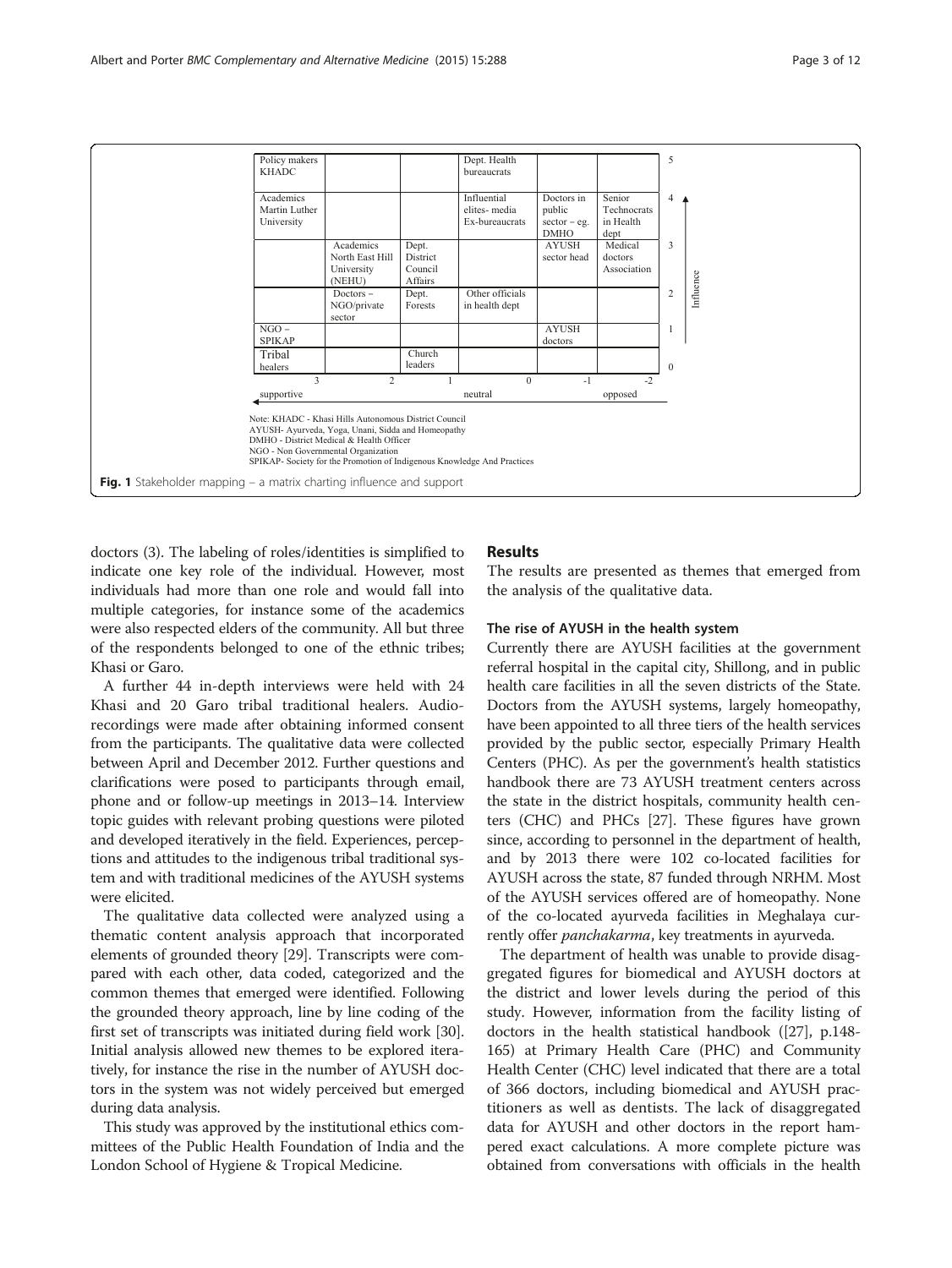department. In 2012–13 there were 111 AYUSH doctors working in the public sector, of these five were based in the tertiary referral hospital in the capital. Exact figures for number of AYUSH doctors prior to the introduction of the NRHM policy were not available although there was agreement among the senior doctors interviewed that there were a few (between 10–20) homeopathic and ayurveda doctors in the state's public sector. Thus the total number of AYUSH doctors has increased in recent years and now comprises over a quarter (29 %) of doctors in the rural doctor workforce at the CHCs and PHCs levels in the State.

Further support for the promotion of AYUSH came from allocation of funds from the government. In 2010 the North Eastern Institute of Ayurveda & Homoeopathy (NEIAH) was established in Shillong the capital of Meghalaya by the Department of AYUSH, Ministry of Health and Family Welfare, GoI. Part of its stated goal is "To generate public awareness about the potential of ayurveda and homeopathy systems of medicine for enhancing health security of rural communities including disease prevention and health promotion. To propagate ayurveda and homeopathy towards improvement of health care and mainstreaming of AYUSH systems in the region" [[31](#page-10-0)]. An initial allocation of 6.75 million Indian rupees was sanctioned towards the establishment of this institution.

## Top-down approach to policy- central decisions and state level implementation

Accounts of technocrats and bureaucrats demonstrated that they were aware that the AYUSH systems were not popular in the state. The decisions to promote AYUSH in the state was based on the national policy and directives/guidelines of the Ministry of Health & Family Welfare, GoI.

Mainstreaming AYUSH [in Meghalaya] is Government of India's [Central Government] NRHM initiative - Senior Bureaucrat, PG 028, M

To further understand how decisions that involved large financial commitments for infrastructure were made, senior technocrats who had played a role in the establishment of institutions such as the NEIAH were interviewed. Respondents agreed that they were following central directives and that states in the northeast rarely initiated these decisions. The state government depends on central funding for its health budget. The central government's funding is a major factor in decision making as is evident from this statement from a senior technocrat in the Directorate of Health Services, GoM. He was describing the plans for setting up an AYUSH hospital in a district.

I: Okay, so is this an implementation of a central scheme rather than something which the state thought that they needed?

R: It is a Central scheme [scheme of the Ministry of Health, GoI]

I: A central scheme, and you are implementing it? R: We are implementing it [nodding in agreement] -Policy maker, biomedical doctor, PG 017, M

Most officials appeared to have an accepting attitude that was non-critical and unquestioning of the 'mainstreaming AYUSH' policy in the state. When asked why systems that are not popular locally are being promoted in northeast India, a common refrain was that the systems would become more acceptable with time, through awareness building measures. The importance of the northeast for its biodiversity and rich resource of medicinal plants were mentioned as reasons for promoting ayurveda.

Government of India wants to establish AYUSH everywhere. They want [it] to spread. […] Why Ayurveda is important here [in the northeast]? Because this is the hotspot of the biodiversity […] These decisions have been made as per [pause] because our decision is from the government of India. -Senior Technocrat, AYUSH, PG 042, M

## The role of institutionalization and competencies

For policy makers and doctors in the public sector the acceptability of AYUSH was strongly influenced by the institutionalization of these systems of medicine and the recognition provided by the central government. Institutionalization was closely linked with notions of the "scientific" authenticity of the systems. Homeopathy, which has been criticized in the medical literature [[32](#page-10-0), [33\]](#page-10-0) for its lack of a scientific evidence base, was accepted as scientific by policy makers in Meghalaya.

There was a discordance noted between the competencies expected of the AYUSH doctors and what they were trained or were able to do. For example administrators were concerned by the reluctance of AYUSH practitioners to handle "emergency and serious" cases. One of the strategies advocated for utilising AYUSH practitioners as clinicians in the public sector is to train them in emergency/essential services. Following a central directive from the ministry an attempt to train AYUSH doctors as skilled birth attendants (SBA) was initiated in 2011 but was reportedly not done, partially due to a lack of acceptance of this new role among AYUSH doctors. To date no SBA training for AYUSH doctors has been conducted in Meghalaya State.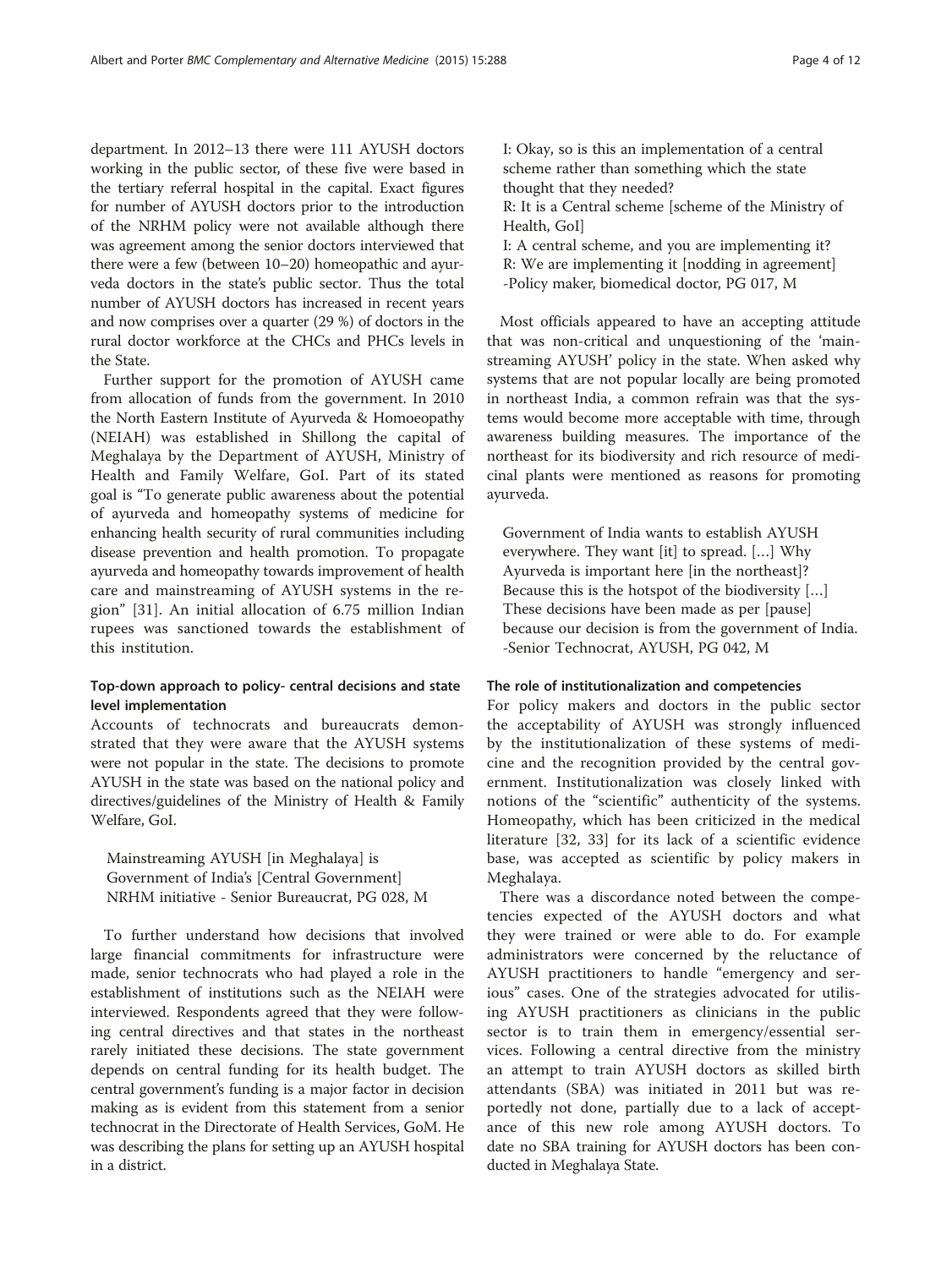#### Is AYUSH a 'forced pluralism' for indigenous peoples?

There was acknowledgement across all respondent groups that AYUSH systems were not well known or popular among the tribal population in the state. It was said that after biomedicine, the people preferred their own indigenous tribal traditional medicine.

There may be pockets of non-tribal populations which are familiar with ayurveda but the vast majority of the tribals are not familiar. So if one brings in an alien system of medicine it is difficult to see how the people will accept it or have faith in it. -Academic, Biomedical doctor, PG 007, M

Policy makers of the traditional governance institution, Khasi Hills Autonomous District Council (KHADC), academics and elders of the community differed in their opinions from those in the health department. These groups were concerned at the lack of support of tribal medicine in contrast to the promotion of the AYUSH systems. The notion that the introduction of AYUSH into the present format was a 'forced pluralism' was also alluded to as in this quote:

Whatever is introduced by the formal [public] health system, people have to accept. When a doctor prescribes, they do not know whether this is ayurvedic or this is this, they will just believe and buy that medicine. -Policy maker in KHADC, PG 004, M

AYUSH doctors shared their experiences about the lack of awareness of their systems in the community, "When they see the medicines they get in their hands, they ask what type of medicine are these? Then after we explain that these are ayurvedic medicines, they will say: no we don't want ayurvedic medicine, we want allopathic medicine" [PG 036, F].

'Identity' and 'alienation' were themes that emerged from the narratives of elders in the community, and from academics and members of the KHADC. Their expressed support for their own system came from efficacy beliefs but also from the identification with tribal medicine as part of their culture. It was a way of exploring their own indigenous identities:

oh yes, that is there, not only with me but with many many people. Like I said it is there, there's a soft corner for, for medicinal plants and local healers. I think basically because we identify it with our own unique culture. okay, so it's something that we, we're proud of.

- Academic, PG 008, M

It was also argued that if tribal medicine is dismissed without giving it a reasonable chance, potentially valuable indigenous knowledge would be lost. Inclusion and complementarity rather than exclusion of tribal medicine was the alternative suggested. They had no objections to the AYUSH streams being promoted if it was helpful to their people, but they insisted that it should not be at the cost of their own traditions of tribal medicine being neglected.

But at the same time when we have our own systems, we should see that this is not done away with, by replacing with an outside system. If it [tribal medicine] is as efficacious, it serves a certain purpose and it solves the problem of the people and in today's world that it gives livelihood to persons I think there is every reason why we should support it. At the same time I am not saying don't support ayurveda, don't support homeopathy, let it be there if they serve the people, the more the merrier. -Elder, PG 002, M

#### Appreciation, aversion and concerns about tribal medicine

From healer and consumer accounts it was evident that health seeking was largely divided between biomedicine and tribal medicine [\[13](#page-10-0)]. While many patients reportedly resorted to tribal medicine as a second option after trying biomedicine, for some illnesses it was the first option, especially in conditions that were 'culturally bound'; wherein there was a tacit cultural understanding of the disorder.

The presence of tribal traditional healers across the state, even in remote areas, was widely accepted by policy actors. But there were divergent views on the utility of their services, with officials in the health department tending to view them as a problem, while the policy makers of the traditional institutions and others outside the health department considered them as a potential solution.

Policy actors conveyed a spectrum of opinions about tribal medicine ranging from appreciation to aversion. Those in the health department tended to refer to tribal healers as unskilled, unhygienic and unscientific. A biomedical worldview and the official role of administrators in the health department influenced their positions. For instance, those responsible for implementing programmes to reach targets on maternal and child health attributed the poor health indices to healers. However, when it came to personal needs, some officials, even those who were critical of tribal medicine, reported seeking tribal healers for their own health needs:

So since I envisaged that there was no side effect, there was no harmful effects, so why not try it. I tried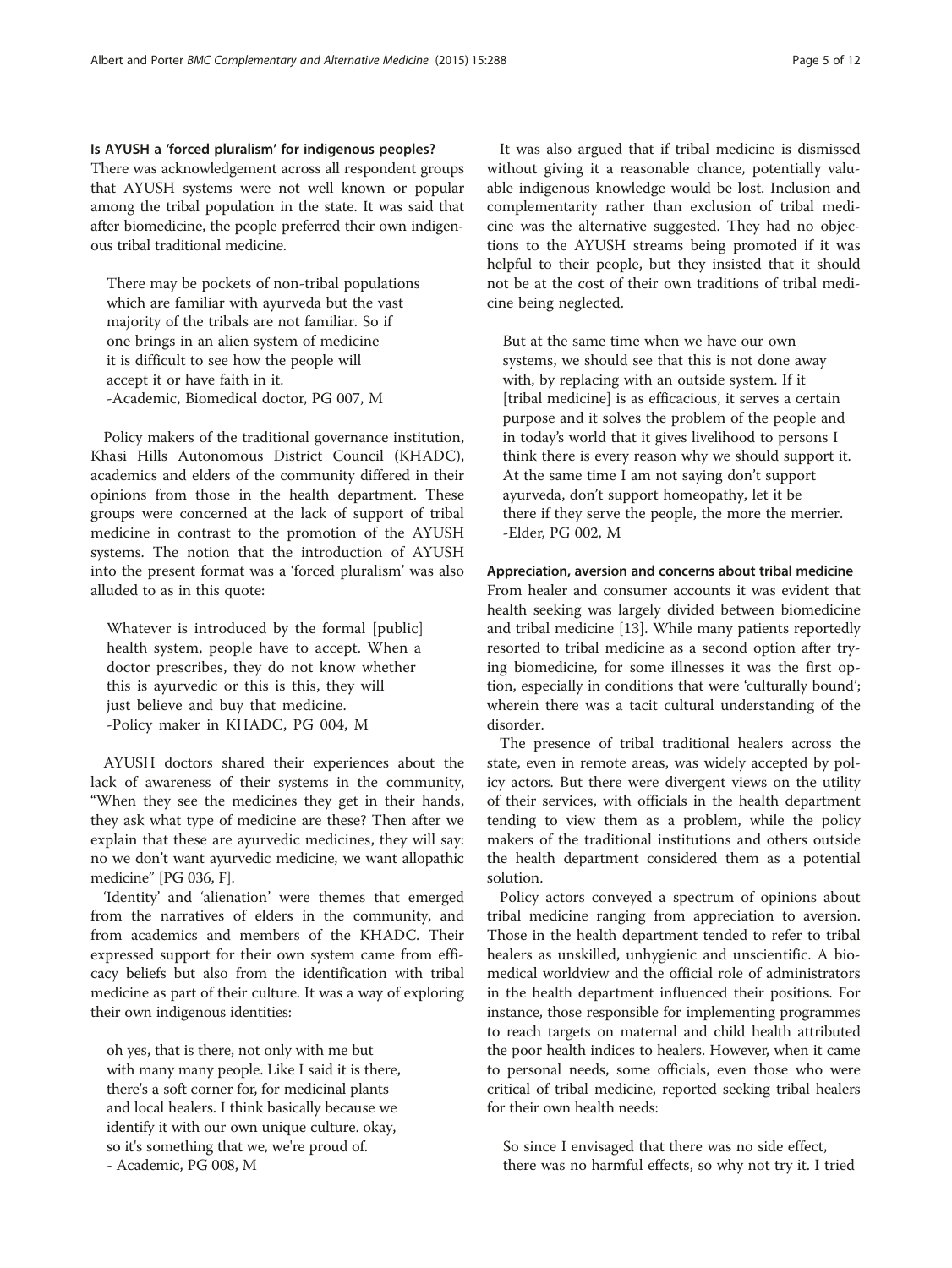and it was giving a good feeling. So why not, and it was very inexpensive at the same time - Senior bureaucrat, PG028, M

Biomedical doctors in the public sector were often skeptical, with a few being highly critical. Criticism was based on complications seen in patients who had previously used tribal medicine. While there were concerns about hygiene, for which training was suggested, almost all (except for a few doctors in the public sector) acknowledged that tribal medicine was relevant and advocated support for documentation, research, validation and the creation and building of an evidence base. The view of some doctors that most tribal healers mixed allopathic drugs into their medicinal preparation was at best a hasty generalization. Healers themselves agreed that a few who they referred to as "not genuine healers" resorted to such practices and they, as a group, were concerned about such practitioners.

The positive views of tribal medicine from policy actors outside the health department were based on their belief in the efficacy of the system that had been formed primarily through personal experiences. Comparing and contrasting their experiences with biomedicine was a method used by respondents to illustrate the efficacy of tribal medicine. Areas of tribal medicine's expertise described as noteworthy by policy actors (which included some biomedical doctors) were treatments for burns, fractures and other musculoskeletal disorders.

## Tribal medicine and the disconnect in policy implementation

Although 'revitalizing local health traditions' is listed as a strategy to achieve the NRHM goals [[34\]](#page-10-0), it was not perceived as part of the NRHM strategy by most officials in the health department.

R: LHT [local health traditions], NRHM is not exploring at all. NRHM is not exploring LHT at all, who said they are? I: Well in that Mission it says that [interrupted] R: Mission is there but here [northeast India] we are not implementing - Senior technocrat, PG 042, M

Most officials in the government's health department were unaware of the Act that was passed by the KHADC to promote and protect Khasi Traditional Medicine [[35](#page-10-0)] despite the Act being gazetted and covered in the print media by all major newspapers. The KHADC is subordinate to the state government, especially with regards to health policy. Meghalaya state has not allocated any of its health budget to revitalizing its local health traditions.

One argument was that there was a lack of vision in the state regarding tribal medicine. As one academic expressed: "In a sense one could say they [government] are not entirely to be blamed because when they would have a discussion about including some funding for traditional medications they're not sure exactly where to put it: give it to the healers, set up an institute, set up a hospital for traditional medicine, and there is a perception that there is lack of data and documentation on which certain specific allocations for programmes and schemes can be based. So in that sense there are difficulties even for the government to take it up" [PG 007, M].

Thus, while on paper the stated goals of the national policy is 'to mainstream AYUSH and revitalize local health traditions', the latter aspect currently seems not to be a priority for the State.

## Healers as a resource- referral, livelihoods, biodiversity and indigenous knowledge

There appeared to be little direct interaction between healers and doctors in the public sector. But healers do refer patients to biomedical doctors if they are unable to help the patient. Healers pointed out that doctors were unlikely to be aware of their 'referrals' as such 'referrals' were made orally and were not accompanied by any written notes:

Yes, I do send patients to doctors and even to Shillong [capital city]. But they [doctors] do not know that we sent them because we do not give them [the patients] a slip saying that this patient has been sent by me to you for treatment, or go for an X-ray and scanning in this hospital. Khasi Healer, KH016 M, West Khasi Hills

Although doctors in the public sector failed to see reasons to engage with healers, those outside the public health sector highlighted the importance of engaging with healers for the early detection and reduction of complications. A respected psychiatrist who headed a tertiary referral institution for mental health (in the notfor-profit sector) highlighted the importance of their role. He said that his institution had as many referrals from traditional healers as they did from biomedical practitioners and explained how healers filled a gap in the existing services in mental health care using 'depression' as an example. He explained that healers try their own methods, often successfully, but if symptoms persisted beyond a week they usually referred their patients to allopathic doctors. A senior ophthalmologist provided accounts of early referrals from tribal healers in her institution after she conducted awareness building sessions with tribal healers. It was claimed that this helped avoid complications developing in patients with eye disorders.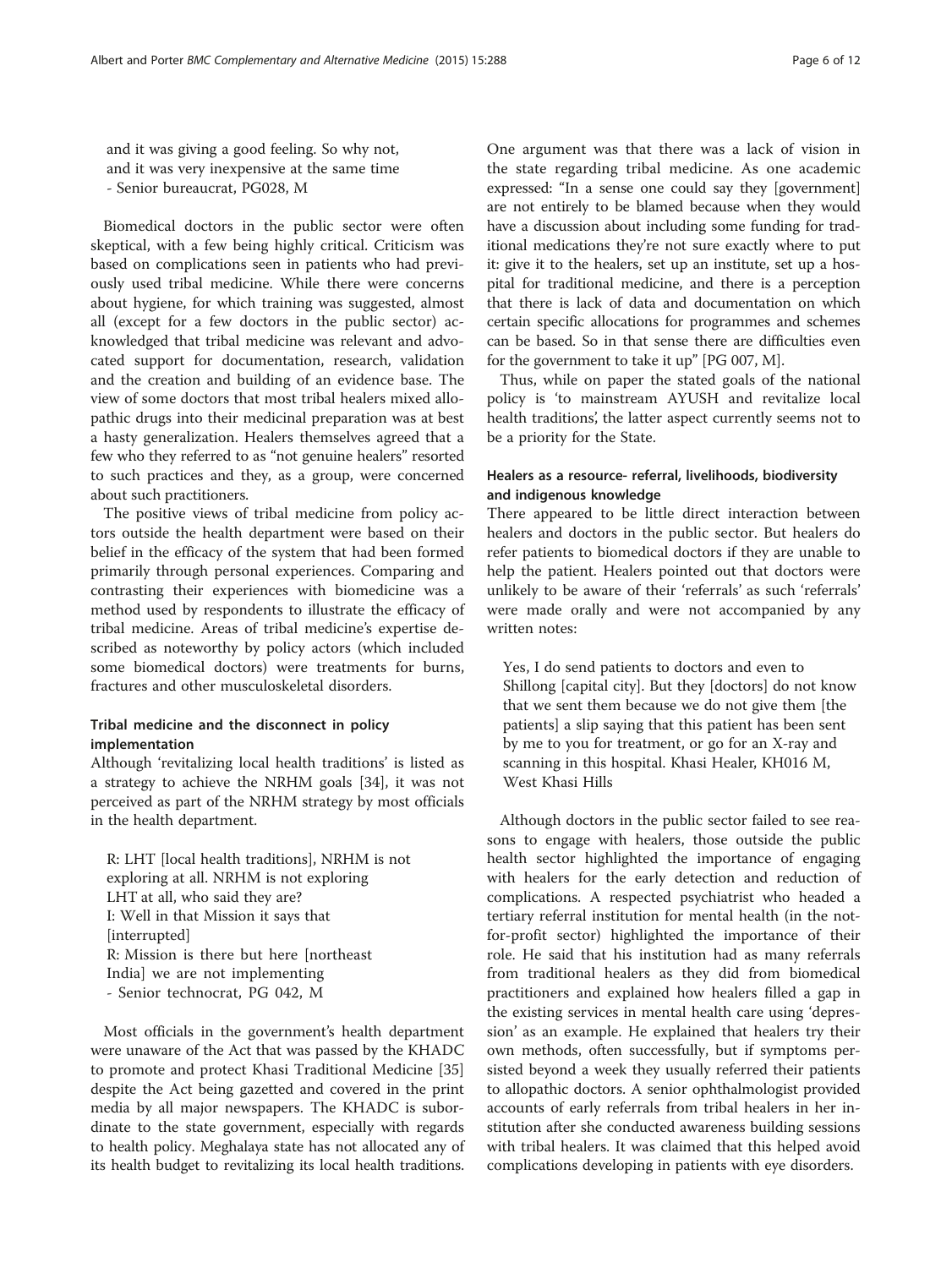Academics, elders and members of the KHADC discussed the wider benefits of tribal medicine. Healers with busy practices reported supporting the livelihoods of a network of helpers, plant collectors and suppliers. Healers were identified as stakeholders in the preservation of biodiversity and in turn their knowledge as a resource for bio-prospecting and drug development. Academics cited examples from their own research to 'vindicate' claims from traditional knowledge.

So, we're looking for blueprints in plants, you know, blueprints for drugs in plants. So, traditional practitioners have been there for hundreds of thousands of years, they know the trade, they know the, its empirical knowledge, it's through trial and error. But you see if I am to look for shortcuts, then that is where I should be looking for because that has been filtered information. I can't, I cannot screen all the thousands of species but filtered information is a starting part. So from that perspective, I'll give you an example… Academic PG 008, M

Thus several respondents' particularly academics, policy makers of the KHADC and a few bureaucrats and doctors expressed the need to respect different knowledge sources and emphasised that indigenous knowledge needs to be recognised as an important resource in the state.

## **Discussion**

A key rationale underlying the 'mainstreaming AYUSH' strategy is the assumption that "The Indian systems of medicine have age old acceptance in the communities in India and in most places they form the first line of treatment in case of common ailments" [[36](#page-10-0), [37\]](#page-10-0). The degree to which different systems are supported differs from state to state within the country. State governments often preferentially promote the Indian System of Medicine that is locally popular, for example Ayurveda in Kerala and Siddha in Tamilnadu. The states of Kerala and Tamilnadu have some of the best health indices in the country, and they have been upheld as examples of providing 'good health at low cost' [[38, 39\]](#page-10-0). This study suggests that the 'mainstreaming' approach being implemented in Meghalaya might have benefitted from prior health policy and systems research directed at understanding more about the use of tribal medicine in the State and the community's preferences for different health traditions before the roll out of the national AYUSH and LHT policy. For effective delivery, health services have to go beyond the supply of 'care' and have to also address the acceptance and use of services [[40](#page-10-0)–[43\]](#page-10-0).

These qualitative findings are further supported by a quantitative household survey that was conducted in all districts of Meghalaya in 2010 [[13\]](#page-10-0). This study collected information on tribal medicine and AYUSH systems among rural households and demonstrated that tribal medicine was widely accepted (79.1 %) and believed to be effective (87.5 %). It was used in a wide variety of both minor and major diseases. In the 3 months prior to the survey, 46.2 reported using tribal medicine, of whom 57.9 reported cure and 33.1 % some improvement. For the AYUSH systems, a majority (68.7 %) had not heard of any of the AYUSH systems of medicine and only a minority (10.5 %) had ever used them.

#### Overlooking contextual factors and the top-down approach

This implementation of central policy guidelines at the state level in Meghalaya , without enough evidence of local relevance could be seen as an example of a 'top down' approach to policy implementation ([[44](#page-10-0)], p 128–47). Policy analysts have highlighted the importance of considering contextual factors in policy development [\[45\]](#page-10-0). Ideally policy ought to be tailored to the needs of the populace it seeks to serve [\[46, 47](#page-10-0)] if it is possible to do so. It is widely acknowledged in the policy literature that the way in which policy is implemented can differ considerably from the ideal that was intended, often referred to as the implementation gap [\[44\]](#page-10-0). There are numerous case studies demonstrating the poor implementation or undesirable outcomes of well -meaning policies that have been 'imposed' by international donors on developing countries [[44](#page-10-0)]. Just as dependence on donor funding has undermined national health policy making in several developing countries [[45](#page-10-0)], so within India's federal system a state's dependence on central funding also affect its choices. The phrase 'forced pluralism' had been used to describe the situation of patients with limited choices who are 'forced' to seek whatever is available [[48](#page-10-0), [49](#page-10-0)]. In Meghalaya it could be suggested that the state is inadvertently causing 'forced pluralism', albeit in a slightly different manner. But it could also be argued that providing co-located AYUSH services, even if people are not particularly interested in them, is only increasing choices for people as they are not obliged to use them if they do not wish to do so. But the question is, when people would rather have good quality biomedicine in the public sector, how relevant is this kind of pluralism?

Ignoring context can contribute to feelings of marginalization of indigenous peoples as this quote from the recently published people's linguistic survey implies [\[50\]](#page-10-0).

Indian intellectuals have contributed a word 'mainstreaming' to the English dictionary. Mainstreaming is excluding, marginalizing and demolishing smaller languages and cultures. It is another name for genocide. Tribals who are displaced from their habitats in the forests and mountains are wrenched from their languages and cultures and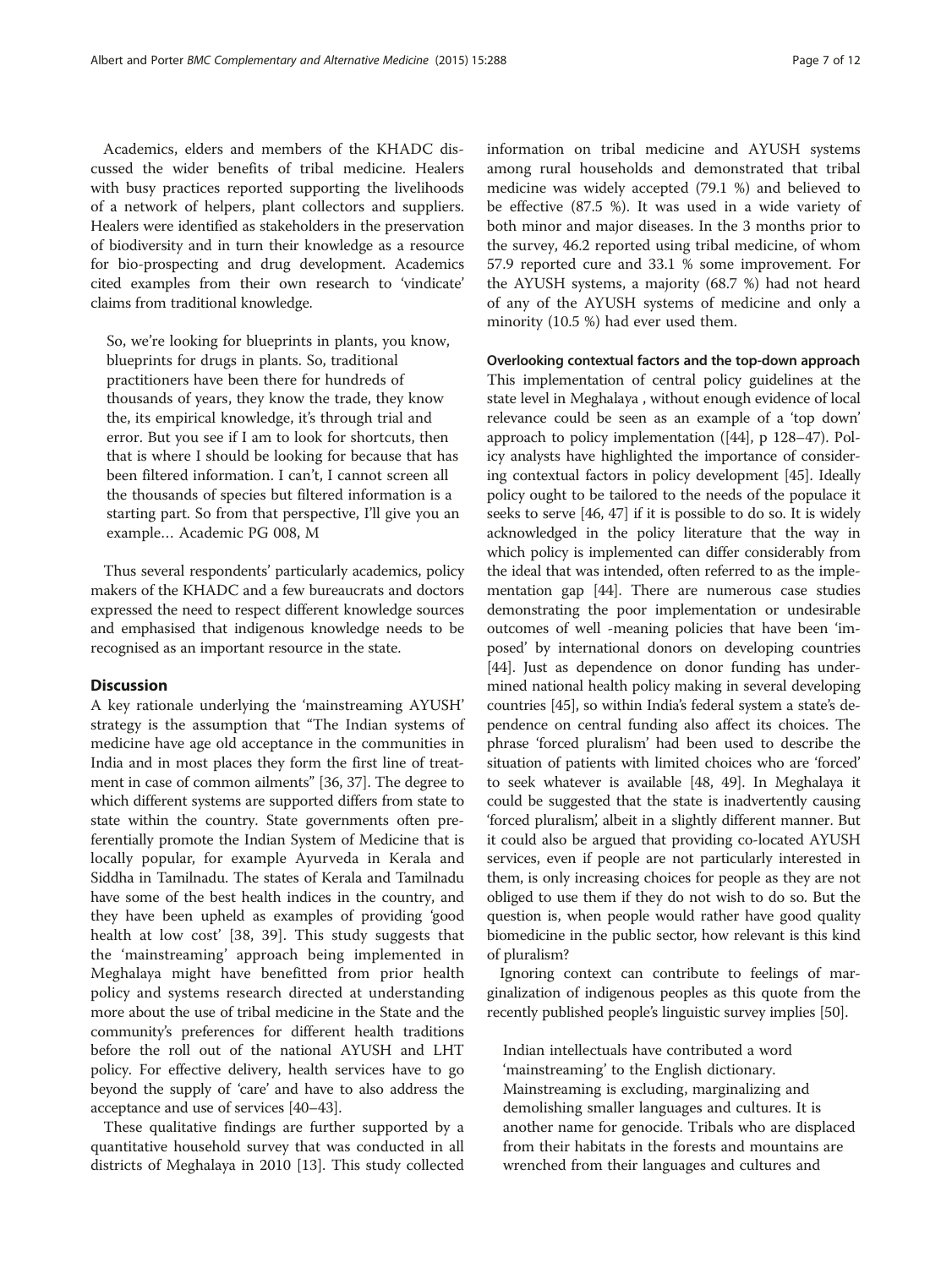forced to adopt the dominant regional language as their mother tongue…

– Pattanayak, foreword in People's Linguistic Survey of India

This is particularly relevant when one considers the socio-political climate in the northeast region. Sociologists suggest that the region is poorly understood within India; according to Karlsson [\[51\]](#page-10-0) both geographical distance and cultural differences contribute to the misunderstanding. Tribal societies in northeast India consider themselves distinct from the non-tribals and sometimes express a sense of alienation from 'mainland' India [\[52](#page-10-0)]. Thus people in northeast cultivate a notion of otherness in their reference to the " 'Indian mainland' – a place one is connected to but not really a part of " ([\[51](#page-10-0)], p.49). Distinct ethnicities and the history of relative independence have led to separatist and nationalist movements which have persisted to this day  $([51], p.49-61)$  $([51], p.49-61)$  $([51], p.49-61)$ .

#### LHT and AYUSH in health system strengthening

Ignorance, unsanitary habits and quackery are common prejudices about traditional healers that anthropologists have documented for decades (Leslie, 1980). Such attitudes towards tribal traditional healers were perceived and documented in this study as well among individuals within all stakeholder groups.

Biomedical doctors' concerns about complications seen in patients who had previously used tribal medicine underline the need for systematic research, assessment and evaluation of safety and efficacy rather than hasty generalizations. The data from this study does not suggest that tribal medicine is preferable to other systems. Healers themselves acknowledged the limitations in the scope of tribal medicine and potentially some of their practices are undesirable. However, more engagement with tribal healers could for instance, lead to improved referrals for timely interventions for illnesses in which Western biomedicine has better treatment.

The classical texts of ayurveda refer to a complementary relationship between the codified knowledge and non-codified local knowledge; the Charaka Samhita refers to the knowledge of forest dwellers about medicinal materials [[10\]](#page-9-0). The boundaries between codified and non-codified practices were more fluid in earlier periods but they became more marked after the formalizing through institutionalization [[10](#page-9-0)]. Lambert [[8\]](#page-9-0), in her study of bone doctors in Rajasthan, argues that treatment modalities in India that would be categorized under the new terminology of LHT, have become marginalized through exclusion by the state. She observed that in "the process of formalizing medical knowledge, 'epistemic' expertise that can be acquired from secondary sources and tested through written examination inevitably becomes valorized over 'performative' expertise that is acquired through experiential learning" from oral traditions.

In India, and elsewhere in the world, it is acknowledged that indigenous and folk healers have kept alive and passed on indigenous knowledge for centuries through their oral traditions [\[53](#page-10-0)–[57](#page-10-0)]. Clause 1.4 of the national policy states [[12](#page-10-0)] "the positive features of the Indian Systems of Medicine, namely, their diversity and flexibility; accessibility; affordability; a broad acceptance by a section of the general public; comparatively low cost; a low level of technological input and growing economic value have great potentials to make them providers of health care that the larger sections of our people need". If these systems are to become more relevant and attainable in Meghalaya state, then it is important that resources also be made available to tribal medicine. This is not to say that all their practices be accepted unquestioningly, rather that resources need to be allocated for documentation, research, engagement with healers and for appropriate assessment be performed so that the beneficial aspects of tribal medicine can be recognised. Engaging with oral traditions is hard and challenging but a start needs to be made. The Khasi Hills Autonomous District Council Act for the protection and promotion of Khasi traditional medicine [\[35\]](#page-10-0) seems to provide an important focus to pave the way for initiating action. Further lessons can be drawn from the state of Kerala with its initiatives in the promotion of, and training in, tribal medicine [\[58, 59](#page-10-0)].

Trust building measures that promote dialogue with traditional healers will enable a better understanding of their role and potential contribution to the public health sector. The health department could help to create platforms to develop interactions between tribal healers and doctors in the public sector. Skill development and capacity building of Meghalaya's vast network of tribal healers can strengthen the public health care system. They could be trained to deliver last mile services of the public health schemes and services for the government. The example of the neighbouring state of Nagaland may be useful for Meghalaya's policy makers [[60\]](#page-10-0). Nagaland has initiated training and involvement of bonesetters and traditional birth attendants into their health workforce through the NRHM.

AYUSH comprises diverse systems, each of which arises from a different epistemological and philosophical base. Gopichandran et al. [\[61](#page-10-0)] have highlighted some of the ethical implications in integrating these disparate systems into existing public health services. The science of ayurveda has holistic preventive and health promotive potential that moves away from an emphasis of drugs alone in treatments [\[62](#page-10-0)–[64\]](#page-10-0). Ayurvedic treatments involve identifying disease-causing factors (*doshas*) and the restoration of the equilibrium of bodily functions and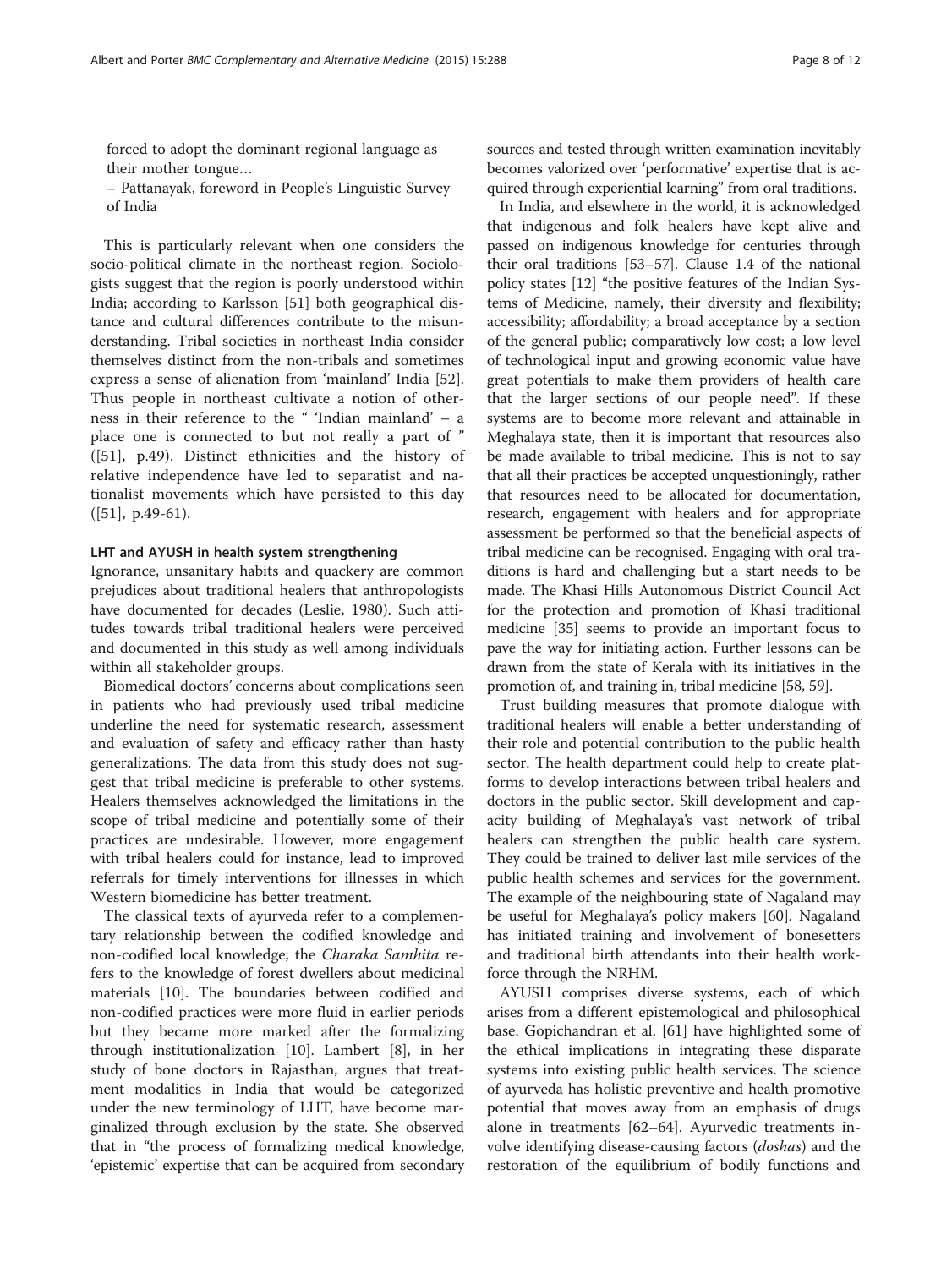tissues using a variety of measures varying from special diets, activities, medicines and medical procedures such as panchakarma [[62, 64](#page-10-0)–[66](#page-10-0)]. For example, one aspect of prevention and treatment is the knowledge of ritucarya or seasonal regimens and adoption of appropriate dietary practices [\[66](#page-10-0), [67\]](#page-10-0). In regions of India where ayurveda is part of the culture like Kerala, awareness of concepts such as ritucarya already exists within communities [[67\]](#page-10-0). This potentially enables adoption of dietary regimes and non-drug based therapeutics of ayurveda more amenable to the people. The absence of such cultural understanding of relevant concepts could make the practice of ayurveda sub-optimal in Meghalaya. Of note, currently none of the co-located ayurveda facilities in Meghalaya offer panchakarma procedures, the therapeutic interventions that are often considered as integral part of ayurveda therapy [\[68, 69\]](#page-11-0). Thus it could be argued that a limited type of ayurveda is being offered in the state.

Of the AYUSH systems, homeopathy is the most widely available in Meghalaya, as is the case in several of the other northeast states [[5](#page-9-0)]. It has been suggested in some reports that the benefits of homoeopathy may be compatible with the placebo hypothesis [\[33](#page-10-0), [70](#page-11-0)], although admittedly the placebo effect has its benefits too and is not to be dismissed in primary health care [[71, 72](#page-11-0)]. An important question that arises is what proportion of public healthcare should be provided through homeopathy.

In the report of the study conducted by the National Health Systems Resource Centre (NHSRC) to evaluate the 'status and role of AYUSH and LHT [[5\]](#page-9-0) the authors acknowledge that within the Ministry of Health, GoI, there is a lack of clarity and divergent views on the primary objectives of the mainstreaming AYUSH strategy. It is viewed either as a way of securing doctors for rural areas where biomedical (MBBS qualified) doctors are not available or unwilling to be posted, or as a way of increasing access to and strengthening the services of the AYUSH systems. The data from this study suggests that the former may be the case in Meghalaya. While attempting to integrate the different AYUSH systems for universal health coverage, Patwardhan [\[73](#page-11-0)] recommends clear role definition for each category of doctor at the different levels of health care where knowledge, expertise and skills determine the roles rather than academic degrees. Retraining and task shifting of AYUSH doctors for alleviating shortages in human resources [\[74](#page-11-0)], assumes that doctors are interested in these new roles. Our data suggests that many doctors in Meghalaya are not keen on performing certain roles such as attending births and emergency medicine. A recent study to evaluate the competence of different primary health care providers in rural settings in India found the relatively new cardre of

rural medical practitioners, who have a shorter (3 year) training programme, to be more competent than the AYUSH doctors at the PHC level [\[75](#page-11-0)]. Although the clinical vignettes used to measure clinician knowledge in that study have been critiqued for their biomedical bias [[76\]](#page-11-0), the study is nevertheless relevant as increasingly AYUSH doctors are expected to perform public health roles that incorporate biomedical components [[77](#page-11-0)]. The effectiveness of the cardre of rural medical practitioner in providing primary health services has been further corroborated by a study from the NHSRC, and recommendations for replication of this model have been made [[78](#page-11-0)]. Our study indicates people's preference for biomedicine within the public health facilities in rural Meghalaya. The approach of the neighboring state of Assam, to train and engage a specific cadre of rural medical practitioners in a 3 year training programme [\[75\]](#page-11-0), is perhaps an example that Meghalaya needs to explore to help it to address its shortages of human resources in the health system in rural areas [[79](#page-11-0)].

In the NHSRC 18 state study, among the five northeastern states in the study: Assam, Manipur, Tripura, Nagaland and Sikkim, disaggregated data on utilization of AYUSH and allopathy services was available only from Nagaland, where AYUSH formed 4 % of outpatient use (p. 84). The study recommends increasing AYUSH services in all the northeast states except Tripura and Manipur ([\[5](#page-9-0)], p.xxxi). The 12th Five Year Plan recommends "in case a facility does not attract expected case-loads, the staff may be rationalised" ([\[74](#page-11-0)], p.35). Undoubtedly the sustained promotion of the AYUSH systems will improve utilization as is evident from the recent 7<sup>th</sup> Common Review Mission report from Meghalaya. Outpatient numbers demonstrate how the relative proportion of AYUSH utilization over the years has increased from 3.9 in 2009–10 to 4.3 in 2011–12, to 5.6 in 2012–13 and to 6.5 in 2012–13 [[80](#page-11-0)]. Thus there is a marginal increase by about a percentage point each year. However, it is uncertain whether this is the most effective or efficient means of providing good quality primary health care that is agreeable and resonant with local community preferences with different systems of medicine.

## Paucity of health policy and health systems research at the sub-national level

There is a paucity of health systems research from Meghalaya and other parts of northeast India. The significance of the role of research and policy analysis in health systems strengthening has been well articulated [[45](#page-10-0), [47,](#page-10-0) [81](#page-11-0), [82\]](#page-11-0). Health Policy and Systems Research has been described as a field that is driven by questions that arise from the ground [[83](#page-11-0)]. If attention is paid to defining the problem and framing the right research question,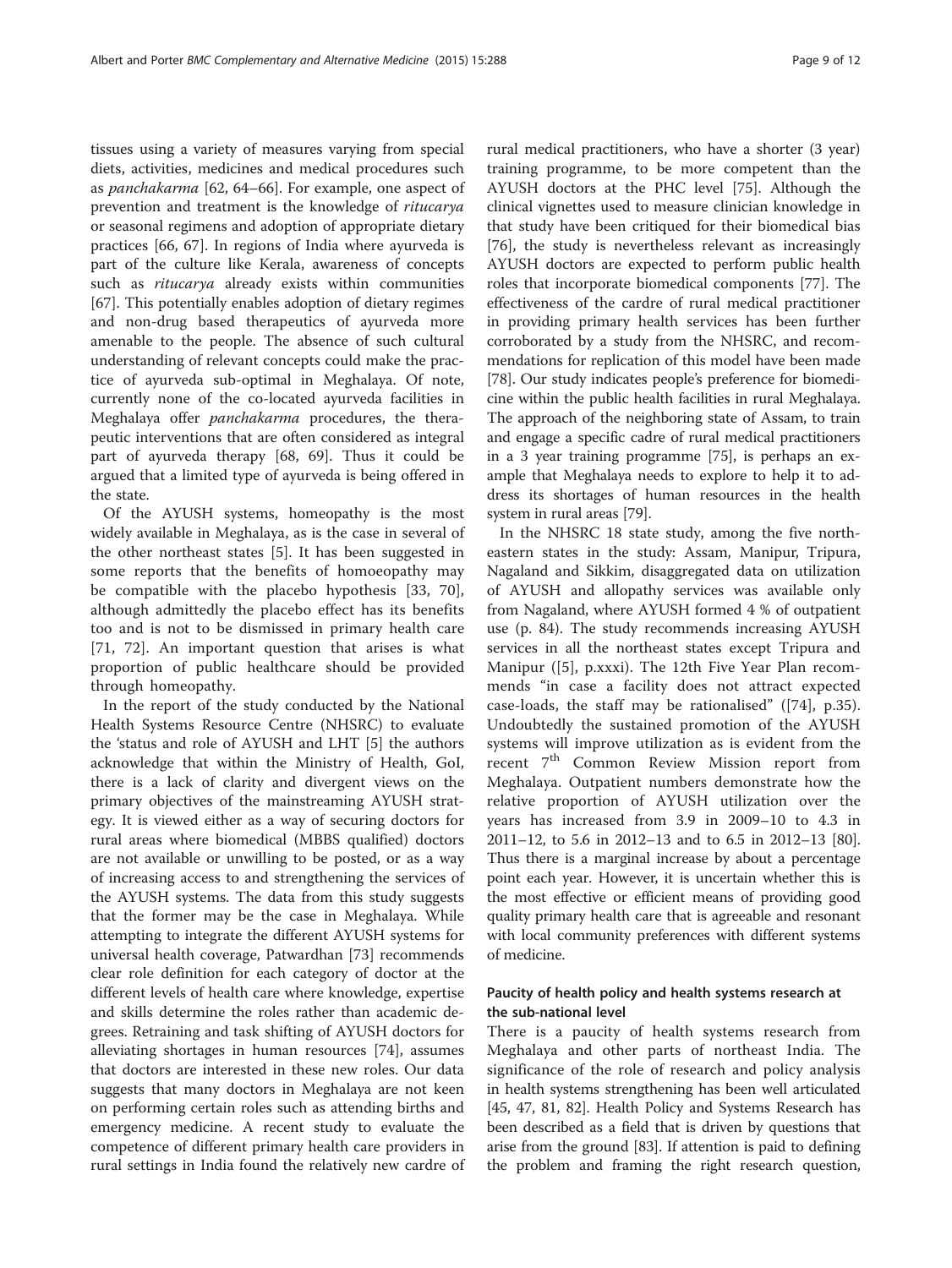<span id="page-9-0"></span>more efficient health systems can emerge [[84](#page-11-0)–[86\]](#page-11-0). According to a WHO document on systems thinking, even simple interventions targeting one area of a health system can have counter intuitive effects elsewhere in the system [[87](#page-11-0)]. Many health systems in low and middle income countries lack the capacity to measure or understand their own weaknesses and constraints. Measuring the effectiveness of multi-faceted and complex interventions is difficult in these countries and approaches to evaluation are often weak or entirely absent [[87\]](#page-11-0).

Increased deployment of the AYUSH cadre of practitioner in Meghalaya has taken place alongside the introduction of other health system strengthening measures such as providing a network of emergency ambulance services for rural areas. These services are likely to have directly benefited the community. In the absence of research, improvements in health indices will be attributed to all the health systems strengthening measures that were employed. But to extend this conclusion to the mainstreaming AYUSH strategy without sufficient disaggregated evidence would be misleading. Likewise, research and documentation of the concepts and practices in tribal medicine, its efficacy, contribution to indigenous knowledge, biodiversity preservation and livelihoods also need to be considered urgently. This study contributes to the under- researched areas of context, and implementation of policies on medical pluralism. But it has several limitations for instance although efforts were made to include a broad group of stakeholders in order to capture diverse views, some groups have been left out, such as elected representatives to the state legislative assembly. This was a small sample that cannot claim to be representative of the entire state.

## Conclusions

Promotion of AYUSH in the public sector has led to a significant increase in AYUSH, especially homeopathic, doctors in the public health system in rural Meghalaya. While this has improved the ratio of health care providers, the low awareness and understanding of the AYUSH systems raises questions on how these systems should be promoted in the tribal communities when the community's preference is for biomedicine and their own tribal medicine. There has been little support extended to tribal medicine in the state despite the widespread presence of healers and the extensive use of their services within the communities. The popularity of tribal medicine, along with the perceived benefits expressed by a large proportion of the stakeholders, plus the wider implications of livelihoods, biodiversity preservation, indigenous knowledge and bioprospecting, suggests that tribal medicine needs to be supported. By engaging with tribal healers the public sector could promote learning, help to dissuade inappropriate practices, and enable documentation and improved referral, which in turn would contribute to the overall strengthening of the health system. This study highlights the importance of contextualizing the policy of medical pluralism in the culture of the State and the need to conduct health systems research at the local level to provide evidence to inform health policy formulation.

#### Abbreviations

AYUSH: Ayurveda, Yoga, Unani, Sidda and Homeopathy; CHC: Community Health Centre; Gol: Government of India; GoM: Government of Meghalaya; KHADC: Khasi Hills Autonomous District Council; LHT: Local Health Traditions; NFHS: National Family Health Survey; NEIAH: North Eastern Institute of Ayurveda & Homoeopathy; NHSRC: National Health Systems Resource Centre; NRHM: National Rural Health Mission; PHC: Primary Health Centre; SPIKAP: Society for the Promotion of Indigenous Knowledge and Practices; WHO: World Health Organization.

#### Competing interests

The authors declare that they have no competing interests.

#### Authors' contributions

SA and JP were involved with the design of the study, analysis, interpretation of the data and in the drafting of the paper. Both authors read and approved the final manuscript.

#### Acknowledgements

This work was supported by a Wellcome Trust Capacity Strengthening Strategic Award to the Public Health Foundation of India and a consortium of UK institutions. The contributions of Ms Darisuk Kharlyngdoh and Mr Ivanhoe Marak, Research Assistants in this study, Prof. Judith Green's guidance in the data analysis, and Prof Lalit Dandona and Prof. Diana Lockwood's support are gratefully acknowledged.

#### Author details

<sup>1</sup>Indian Institute of Public Health, Lawmali, Pasteur Hill, 793 001 Shillong Meghalaya, India. <sup>2</sup>Public Health Foundation of India, New Delhi, India.<br><sup>3</sup>London School of Hygiano & Tropical Medicine, London, UK <sup>3</sup> London School of Hygiene & Tropical Medicine, London, UK.

#### Received: 24 January 2015 Accepted: 11 August 2015 Published online: 18 August 2015

#### References

- Berman PA. Rethinking health care systems: Private health care provision in India. World Dev. 1998;26(8):1463–79.
- 2. Shankar D. Indigenous Health Services-The State of the Art. In: Mukhopadhyay A, editor. State of India' s Health. India: Voluntary Health Association; 1992. p. 129–62.
- 3. Sujatha V, Abraham L. Medicine, state and society. Econ Polit Wkly. 2009;xliv(16):35–43.
- 4. GoI. National Rural Health Mission (2005–2012), Mission Document [[http://www.nird.org.in/brgf/doc/Rural%20HealthMission\\_Document.pdf\]](http://www.nird.org.in/brgf/doc/Rural%20HealthMission_Document.pdf).
- 5. Priya R, Shweta AS. Status and role of AYUSH and Local Health Traditions under the National Rural Health Mission. New Delhi: National Health Systems Resource Centre; 2010.
- 6. Last M. The Professionalization of Indigenous Traditional Healers. In: Sargent CF, Johnson TM, editors. Medical Anthropology: Contemporary Theory and Method. London: Praeger Publishers; 1996. p. 374–95.
- 7. Panikkar KN. Culture, Ideology, Hegemoney: Intellectuals and Social Consciousness in Colonial India. London: Anthem Press; 1995.
- Lambert H. Medical pluralism and medical marginality: Bone doctors and the selective legitimation of therapeutic expertise in India. Soc Sci Med. 2012;74(7):1029–36.
- 9. Hardiman D. Indian medical indigeneity: from nationalist assertion to the global market. Soc Hist. 2009;34(3):263–83.
- 10. Payyappallimana U, Hariramamurthi G. Local Health Practitioners in India Resilience, Revitalisation and Regintegration. In: Sujatha V, Abraham L, editors. Medical Pluralism in Contemporary India. India: Orient Black Swan; 2012. p. 279–304.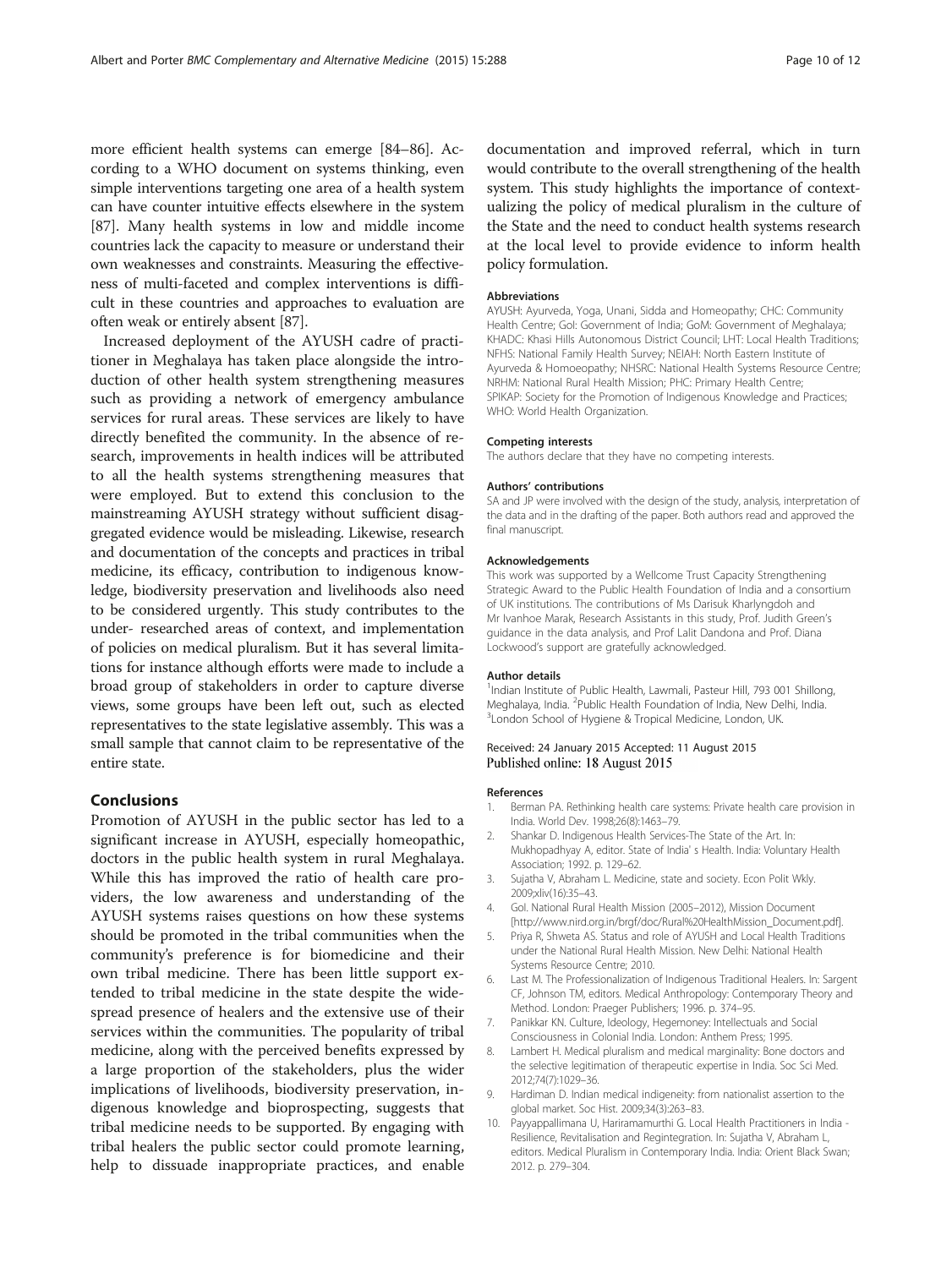- <span id="page-10-0"></span>11. Attewell G. The end of the line? The fracturing of authoritative tibbi knowledge in twentieth-century India. Asian Med. 2005;1(2):387–419.
- 12. GoI. National Policy on Indian Systems of Medicine & Homoeopathy-2002 [[http://indianmedicine.nic.in/writereaddata/linkimages/7870046089-](http://indianmedicine.nic.in/writereaddata/linkimages/7870046089-Ayush%20%20n%20policy%20ISM%20and%20H%20Homeopathy.pdf) [Ayush%20%20n%20policy%20ISM%20and%20H%20Homeopathy.pdf](http://indianmedicine.nic.in/writereaddata/linkimages/7870046089-Ayush%20%20n%20policy%20ISM%20and%20H%20Homeopathy.pdf)].
- 13. Albert S, Nongrum M, Webb EL, Porter JD, Kharkongor GC. Medical pluralism among indigenous peoples in northeast India‐implications for health policy. Trop Med Int Health. 2015;20(7):952–60.
- 14. North Eastern Council. North Eastern Region Vision 2020: General Strategies For The Region. Peace, Progress and Prosperity in the North Eastern Region, vol. 1. India: North East Council, Ministry of DONER; 2008.
- 15. NCST. National Commission for Scheduled Tribes [[http://ncst.nic.in/index.](http://ncst.nic.in/index.asp?langid=1) [asp?langid=1](http://ncst.nic.in/index.asp?langid=1)].
- 16. Ministry of Tribal Affairs. Demographic Status of Scheduled Tribe Population of India [[http://www.tribal.gov.in/WriteReadData/CMS/Documents/201306110](http://www.tribal.gov.in/WriteReadData/CMS/Documents/201306110208002203443DemographicStatusofScheduledTribePopulationofIndia.pdf) [208002203443DemographicStatusofScheduledTribePopulationofIndia.pdf](http://www.tribal.gov.in/WriteReadData/CMS/Documents/201306110208002203443DemographicStatusofScheduledTribePopulationofIndia.pdf)].
- 17. GoI. Census of India 2011 [\[http://censusindia.gov.in/](http://censusindia.gov.in/)].
- 18. GoM. Meghalaya Human Development Report 2008. In: Department P. Shillong, editor. Planning Department. India: Government of Meghalaya; 2009.
- 19. GoM. Meghalaya State Development Report 2008–2009. In: Department P. Meghalaya, editor. Planning Department. India: Government of Meghalaya; 2009.
- 20. Rao R. Ethnobotany of Meghalaya: medicinal plants used by Khasi and Garo tribes. Econ Bot. 1981;35(1):4–9.
- 21. Tynsong H, Tiwari B. Plant Diversity in the Homegardens and their Significance in the Livelihoods of War KhasiCommunity of Meghalaya, North-east India. J Biodiversity. 2010;1(1):1–11.
- 22. Roy B, Swargiary A, Syiem D, Tandon V. Potentilla fulgens (Family Rosaceae), a medicinal plant of north-east India: a natural anthelmintic? J Parasitic Dis. 2010;34(2):83–8.
- 23. Syiem D, Syngai G, Khup PZ, Khongwir BS, Kharbuli B, Kayang H. Hypoglycemic effects of Potentilla fulgens L. in normal and alloxan-induced diabetic mice. J Ethnopharmacol. 2002;83(1–2):55–61.
- 24. United Nations. United Nations Declaration on the Rights of Indigenous Peoples 2008 [[http://www.un.org/esa/socdev/unpfii/documents/DRIPS\\_](http://www.un.org/esa/socdev/unpfii/documents/DRIPS_en.pdf) [en.pdf\]](http://www.un.org/esa/socdev/unpfii/documents/DRIPS_en.pdf).
- 25. Gilson L, Hanson K, Sheikh K, Agyepong IA, Ssengooba F, Bennett S. Building the field of health policy and systems research: social science matters. Plos Med. 2011;8(8):e1001079.
- 26. Tantivess S, Walt G. The role of state and non-state actors in the policy process: The contribution of policy networks to the scale-up of antiretroviral therapy in Thailand. Health Policy Plann. 2008;23(5):328–38.
- 27. GoM. Health Statistical Handbook 2011–2012. Meghalaya. India: Health Management Information Systems (HMIS) Division, NRHM; 2012.
- 28. Brugha R, Varvasovszky Z. Stakeholder analysis: a review. Health Policy Plann. 2000;15(3):239–46.
- 29. Green J, Thorogood N. Qualitative Methods for Health Research. 2nd ed. London: Sage Publications; 2009.
- 30. Charmaz K. Constructing Grounded Theory: A practical guide through qualitative analysis: Pine Forge Press; 2006.
- 31. NEIAH. The North Eastern Institute of Ayurveda & Homoeopathy (NEIAH), Shillong, Meghalaya. [[http://neiah.nic.in/\]](http://neiah.nic.in/).
- 32. Bewley S. Clothing naked quackery and legitimising pseudoscience. In: British Medical Journal, vol. 343. 2011.
- 33. Australian Government. Effectiveness of Homeopathy for Clinical Conditions. In: Evaluation of the Evidence: NHMRC draft Information Paper. Australia: National Health and Medical Research Council; 2013.
- 34. GoI. National Rural Health Mission State Health Action Plan 2008–2009, Government of Meghalaya [\[nhsrcindia.org/index.php?option.com\\_](http://www.nhsrcindia.org/index.php?option.com_docman&task) [docman&task](http://www.nhsrcindia.org/index.php?option.com_docman&task)].
- 35. KHADC. The Khasi Hills Autonomous District Protection And Promotion of Khasi Traditional Medicine Act, 2011 [[http://khadc.nic.in/acts\\_rules\\_](http://khadc.nic.in/acts_rules_regulations%20_n%20_bills/Acts%20n%20Rules-arranged/UKJHills%20Traditional%20Medicine%20Act,%202011.pdf) [regulations%20\\_n%20\\_bills/Acts%20n%20Rules-arranged/UKJHills%20](http://khadc.nic.in/acts_rules_regulations%20_n%20_bills/Acts%20n%20Rules-arranged/UKJHills%20Traditional%20Medicine%20Act,%202011.pdf) [Traditional%20Medicine%20Act,%202011.pdf\]](http://khadc.nic.in/acts_rules_regulations%20_n%20_bills/Acts%20n%20Rules-arranged/UKJHills%20Traditional%20Medicine%20Act,%202011.pdf).
- 36. GoI. Mainstreaming AYUSH under NRHM [\[http://203.193.146.66/hfw/PDF/](http://203.193.146.66/hfw/PDF/ayus.pdf) [ayus.pdf](http://203.193.146.66/hfw/PDF/ayus.pdf)].
- 37. NRHM. Mainstreaming of AYUSH [\[http://www.nrhm.gujarat.gov.in/](http://www.nrhm.gujarat.gov.in/mainstreaming-ayush.htm) [mainstreaming-ayush.htm\]](http://www.nrhm.gujarat.gov.in/mainstreaming-ayush.htm).
- 38. Halstead SB, Walsh JA, Warren KS. Good health at low cost. New York: Rockefeller Foundation; 1985.
- 39. Palafox B. Further insights from China, Costa Rica, Kerala and Srilanka 25 years later. In: Balabanova D, McKee M, Mills A, editors. Good Health at Low Cost 25 Years On What makes a successful health system? London: London School of Hygiene & Tropical Medicine; 2011.
- 40. Blaauw D, Gilson L, Penn-Kekana L, Schneider H. Organisational relationships and the 'software'of health sector reform. South Africa: Centre for Health Policy. School of Public Health. University of Witwatersrand; 2003.
- 41. Mechanic D. The functions and limitations of trust in the provision of medical care. J Health Polit Policy Law. 1998;23(4):661–86.
- 42. Ergler CR, Sakdapolrak P, Bohle H-G, Kearns RA. Entitlements to health care: Why is there a preference for private facilities among poorer residents of Chennai, India? Soc Sci Med. 2011;72(3):327–37.
- 43. Gilson L. Trust and the development of health care as a social institution. Soc Sci Med. 2003;56(7):1453–68.
- 44. Buse K, Mays N, Walt G. Making Health Policy. 2nd ed. London: McGraw-Hill International; 2012.
- 45. Walt G, Gilson L. Reforming the health sector in developing countries: the central role of policy analysis. Health Policy Plann. 1994;9(4):353–70.
- 46. Bosch-Capblanch X, Lavis JN, Lewin S, Atun R, Røttingen J-A, Dröschel D, et al. Guidance for evidence-informed policies about health systems: rationale for and challenges of guidance development. Plos Med. 2012;9(3):e1001185.
- 47. Remme JH, Adam T, Becerra-Posada F, D'Arcangues C, Devlin M, Gardner C, et al. Defining research to improve health systems. Plos Med. 2010;7(11):e1001000.
- 48. Sheehan HE. Medical pluralism in India: patient choice or no other options. Indian J Med Ethics. 2009;6(3):138–41.
- 49. Sen G, Iyer A, George A. Systematic hierarchies and systemic failures: Gender and health inequities in Koppal District. Econ Polit Wkly. 2007;42:682–90.
- 50. Syiem E. People's Linguistic Survey of India. The Languages of Meghalaya, vol. 19. New Delhi: Orient Blackswan Pvt. Ltd; 2014.
- 51. Karlsson BG. Unruly Hills, Nature and Nation in India's Northeast. New Delhi: Orient Blackswan and Social Science Press; 2011.
- 52. Shillong Times. Dalai Lama enamoured by culture of M'laya, NE. In: Shillong Times. Shillong: Meghalaya, India: Shillong Times; 2014.
- 53. Balasubramanian A. Is There an Indian Way of Doing Science? In: Balasubramanian A, Devi TN, editors. Traditional knowledge systems of India and Sri Lanka. Chennai, India: Centre for Indian knowledge systems (CIKS); 2006.
- 54. Andrade-Neto V, Brandão M, Stehmann J, Oliveira L, Krettli A. Antimalarial activity of Cinchona like plants used to treat fever and malaria in Brazil. J Ethnopharmacol. 2003;87(2):253–6.
- 55. Stephens C, Porter J, Nettleton C, Willis R. Disappearing, displaced, and undervalued: a call to action for Indigenous health worldwide. Lancet. 2006;367(9527):2019–28.
- 56. Hafeel A, Suma T, Unnikrishnan P, Shankar D. Reviving Local Health Traditions in Ancient Roots New Shoots London: Zed Books. 2003.
- 57. Alves RR, Rosa IM. Biodiversity, traditional medicine and public health: where do they meet? J Ethnobiol Ethnomed. 2007;3(1):14.
- 58. Nair M. Tribal healers script a success story. 2004. The Hindu. Retrieved 10.10.2013 [\[http://www.hindu.com/2004/08/02/stories/20040802014](http://www.hindu.com/2004/08/02/stories/2004080201470500.htm) [70500.htm\]](http://www.hindu.com/2004/08/02/stories/2004080201470500.htm).
- 59. Nair M. Tapping the riches of tribal medicine. The Hindu. Retrieved 2.10.2013, [\[http://www.hindu.com/2008/07/24/stories/20080724](http://www.hindu.com/2008/07/24/stories/2008072457031000.htm) [57031000.htm\]](http://www.hindu.com/2008/07/24/stories/2008072457031000.htm).
- 60. Pandey V. Short of doctors, Nagaland turns to traditional healers. In: DNA. India: DNA; 2012.
- 61. Gopichandran V, Satish Kumar C. Mainstreaming AYUSH: an ethical analysis. Indian J Med Ethics. 2012;9(4):270–7.
- 62. Jayasundar R. Healthcare the Ayurvedic way. Indian J Med Ethics. 2012;9(3):177–9.
- 63. Patwardhan B. Ayurveda: Finding place in own house. J Ayurveda Integrative Med. 2012;3(3):109–10.
- 64. Valiathan MS. An Ayurvedic view of life. Curr Sci. 2009;96(9):1186–92.
- 65. Jayasundar R. Ayurveda: a distinctive approach to health and disease. Curr Sci. 2010;98(7):908–14.
- Jayasundar R. Contrasting Approaches to Health and Disease: Ayurveda and Biomedicine. India: Orient Black Swan; 2012.
- 67. Balasubramaniam A. Building a Bridge Between Local Health Cultures and Codified Traditions. In: Shankar D, Unnikrishnan P, editors. Challenging the